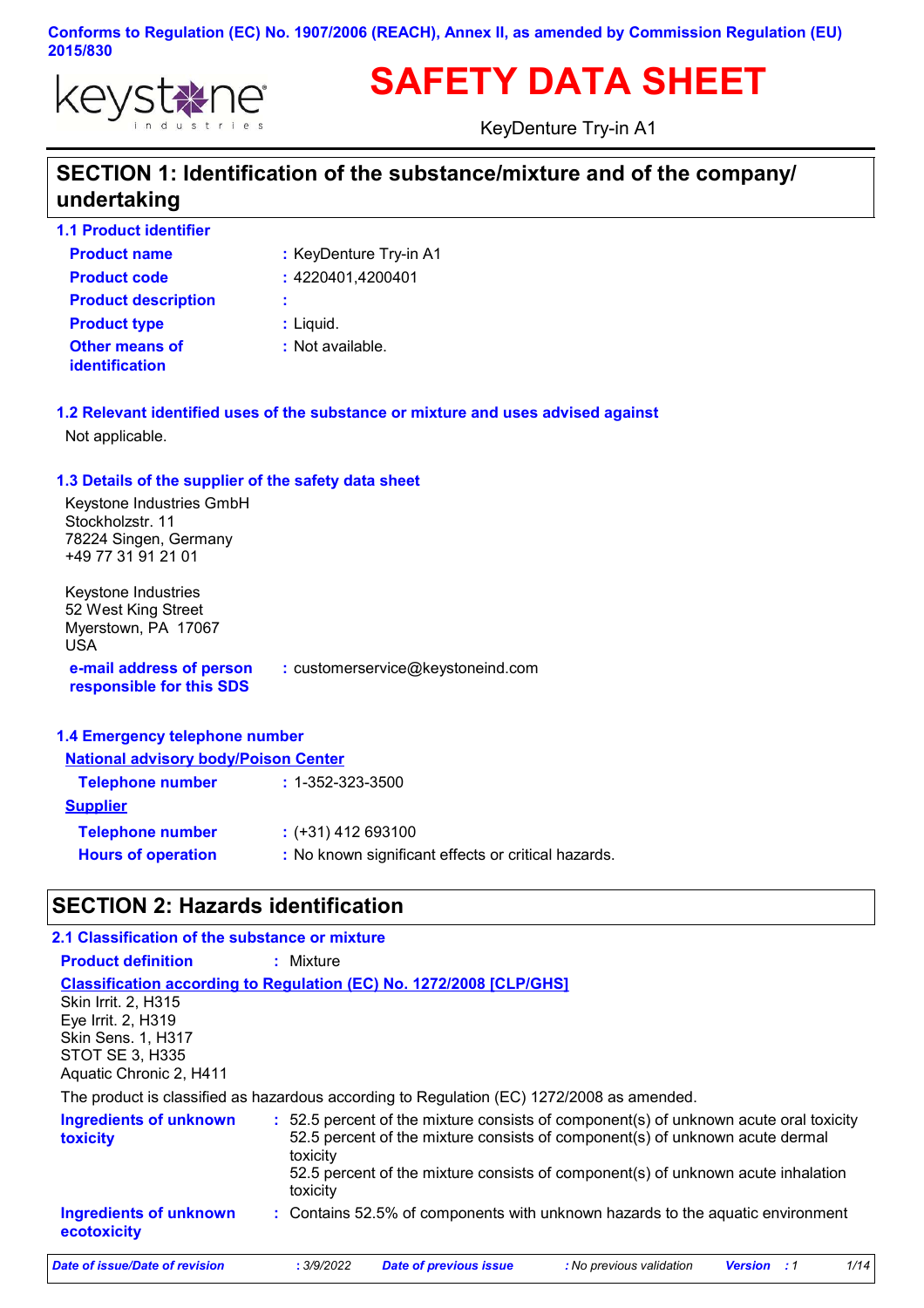*KeyDenture Try-in A1*

### **SECTION 2: Hazards identification**

See Section 11 for more detailed information on health effects and symptoms. See Section 16 for the full text of the H statements declared above.

#### **2.2 Label elements**

| <b>Hazard pictograms</b>                                                                                                                                        |                                                                                                                                                                                                                                                                                                                                                                                                                                                                   |
|-----------------------------------------------------------------------------------------------------------------------------------------------------------------|-------------------------------------------------------------------------------------------------------------------------------------------------------------------------------------------------------------------------------------------------------------------------------------------------------------------------------------------------------------------------------------------------------------------------------------------------------------------|
| <b>Signal word</b>                                                                                                                                              | Warning                                                                                                                                                                                                                                                                                                                                                                                                                                                           |
| <b>Hazard statements</b>                                                                                                                                        | Causes skin irritation.<br>May cause an allergic skin reaction.<br>Causes serious eye irritation.<br>May cause respiratory irritation.<br>Toxic to aquatic life with long lasting effects.                                                                                                                                                                                                                                                                        |
| <b>Precautionary statements</b>                                                                                                                                 |                                                                                                                                                                                                                                                                                                                                                                                                                                                                   |
| <b>Prevention</b>                                                                                                                                               | : Wear protective gloves. Wear eye or face protection: Recommended: chemical<br>splash goggles and/or face shield Avoid release to the environment. Avoid<br>breathing vapor. Wash thoroughly after handling.                                                                                                                                                                                                                                                     |
| <b>Response</b>                                                                                                                                                 | Collect spillage. IF INHALED: Call a POISON CENTER or doctor if you feel unwell.<br>Take off contaminated clothing and wash it before reuse. IF ON SKIN: Wash with<br>plenty of water. If skin irritation or rash occurs: Get medical advice or attention. IF<br>IN EYES: Rinse cautiously with water for several minutes. Remove contact lenses, if<br>present and easy to do. Continue rinsing. If eye irritation persists: Get medical<br>advice or attention. |
| <b>Storage</b>                                                                                                                                                  | Store in a well-ventilated place. Keep container tightly closed.                                                                                                                                                                                                                                                                                                                                                                                                  |
| <b>Disposal</b>                                                                                                                                                 | Dispose of contents and container in accordance with all local, regional, national<br>and international regulations.                                                                                                                                                                                                                                                                                                                                              |
| <b>Hazardous ingredients</b>                                                                                                                                    | : Methacrylate Monomer 1<br>Methacrylate Monomer 3<br>Photo Initiator 1<br>Methacrylate Monomer 2<br>Acrylate Monomer 1                                                                                                                                                                                                                                                                                                                                           |
| <b>Supplemental label</b><br>elements                                                                                                                           | : Not applicable.                                                                                                                                                                                                                                                                                                                                                                                                                                                 |
| <b>Annex XVII - Restrictions</b><br>on the manufacture,<br>placing on the market and<br>use of certain dangerous<br>substances, mixtures and<br><b>articles</b> | : Not applicable.                                                                                                                                                                                                                                                                                                                                                                                                                                                 |
| <b>Special packaging requirements</b>                                                                                                                           |                                                                                                                                                                                                                                                                                                                                                                                                                                                                   |
| <b>Containers to be fitted</b><br>with child-resistant<br>fastenings                                                                                            | : Not applicable.                                                                                                                                                                                                                                                                                                                                                                                                                                                 |
| Tactile warning of danger : Not applicable.                                                                                                                     |                                                                                                                                                                                                                                                                                                                                                                                                                                                                   |
| <b>2.3 Other hazards</b>                                                                                                                                        |                                                                                                                                                                                                                                                                                                                                                                                                                                                                   |
| <b>Product meets the criteria</b><br>for PBT or vPvB according<br>to Regulation (EC) No.<br>1907/2006, Annex XIII                                               | : This mixture does not contain any substances that are assessed to be a PBT or a<br>vPvB.                                                                                                                                                                                                                                                                                                                                                                        |
| Other hazards which do<br>not result in classification                                                                                                          | : None known.                                                                                                                                                                                                                                                                                                                                                                                                                                                     |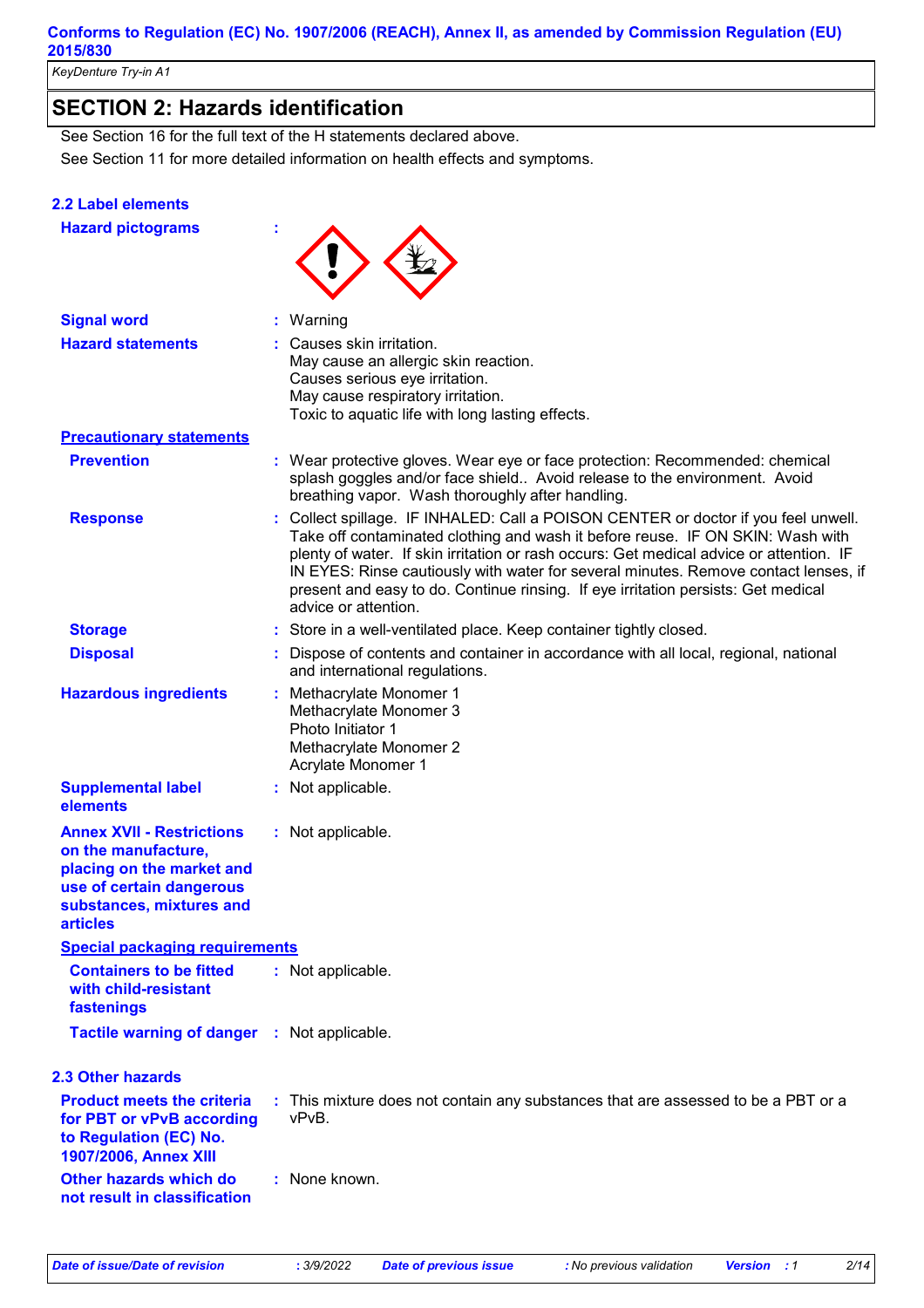### **SECTION 3: Composition/information on ingredients**

| <b>3.2 Mixtures</b><br>$:$ Mixture |
|------------------------------------|
|------------------------------------|

|                                |                                                         |               | <b>Classification</b>                                                         |             |
|--------------------------------|---------------------------------------------------------|---------------|-------------------------------------------------------------------------------|-------------|
| <b>Product/ingredient name</b> | <b>Identifiers</b>                                      | $\frac{9}{6}$ | <b>Regulation (EC) No.</b><br>1272/2008 [CLP]                                 | <b>Type</b> |
| Methacrylate Monomer 1         |                                                         | l≥25 - ≤50∶   | Skin Sens. 1A, H317<br>Aquatic Chronic 2,<br>H411                             | [1]         |
| Methacrylate Monomer 3         |                                                         | l≥10 - ≤25    | Skin Irrit. 2, H315<br>Eye Irrit. 2, H319<br><b>STOT SE 3, H335</b>           | [1]         |
| Photo Initiator 1              |                                                         | $3$           | Repr. 2, H361f<br>(causing atrophy of the<br>testes)                          | [1]         |
| titanium dioxide               | EC: 236-675-5<br>CAS: 13463-67-7<br>Index: 022-006-00-2 | l≤0.3         | Carc. 2, H351<br>(inhalation)<br>Aquatic Chronic 2,<br>H411                   | [1] [1]     |
|                                |                                                         |               | See Section 16 for<br>the full text of the H<br>statements declared<br>above. |             |

There are no additional ingredients present which, within the current knowledge of the supplier and in the concentrations applicable, are classified as hazardous to health or the environment, are PBTs, vPvBs or Substances of equivalent concern, or have been assigned a workplace exposure limit and hence require reporting in this section.

#### **Type**

[1] Substance classified with a health or environmental hazard

[2] Substance with a workplace exposure limit

[3] Substance meets the criteria for PBT according to Regulation (EC) No. 1907/2006, Annex XIII

[4] Substance meets the criteria for vPvB according to Regulation (EC) No. 1907/2006, Annex XIII

[5] Substance of equivalent concern

[6] Additional disclosure due to company policy

[\*] The classification as a carcinogen by inhalation applies only to mixtures placed on the market in powder form containing 1% or more of titanium dioxide particles with diameter ≤ 10 μm not bound within a matrix.

Occupational exposure limits, if available, are listed in Section 8.

### **SECTION 4: First aid measures**

### **4.1 Description of first aid measures**

| <b>Eye contact</b>  | : Immediately flush eyes with plenty of water, occasionally lifting the upper and lower<br>eyelids. Check for and remove any contact lenses. Continue to rinse for at least 10<br>minutes. Get medical attention.                                                                                                                                                                                                                                                                                                                                                                                                                                                                                                                                                                                                                                                                                                 |
|---------------------|-------------------------------------------------------------------------------------------------------------------------------------------------------------------------------------------------------------------------------------------------------------------------------------------------------------------------------------------------------------------------------------------------------------------------------------------------------------------------------------------------------------------------------------------------------------------------------------------------------------------------------------------------------------------------------------------------------------------------------------------------------------------------------------------------------------------------------------------------------------------------------------------------------------------|
| <b>Inhalation</b>   | : Remove victim to fresh air and keep at rest in a position comfortable for breathing.<br>If it is suspected that fumes are still present, the rescuer should wear an appropriate<br>mask or self-contained breathing apparatus. If not breathing, if breathing is irregular<br>or if respiratory arrest occurs, provide artificial respiration or oxygen by trained<br>personnel. It may be dangerous to the person providing aid to give mouth-to-mouth<br>resuscitation. Get medical attention. If necessary, call a poison center or physician.<br>If unconscious, place in recovery position and get medical attention immediately.<br>Maintain an open airway. Loosen tight clothing such as a collar, tie, belt or<br>waistband. In case of inhalation of decomposition products in a fire, symptoms may<br>be delayed. The exposed person may need to be kept under medical surveillance<br>for 48 hours. |
| <b>Skin contact</b> | : Wash with plenty of soap and water. Remove contaminated clothing and shoes.<br>Wash contaminated clothing thoroughly with water before removing it, or wear<br>gloves. Continue to rinse for at least 10 minutes. Get medical attention. In the<br>event of any complaints or symptoms, avoid further exposure. Wash clothing<br>before reuse. Clean shoes thoroughly before reuse.                                                                                                                                                                                                                                                                                                                                                                                                                                                                                                                             |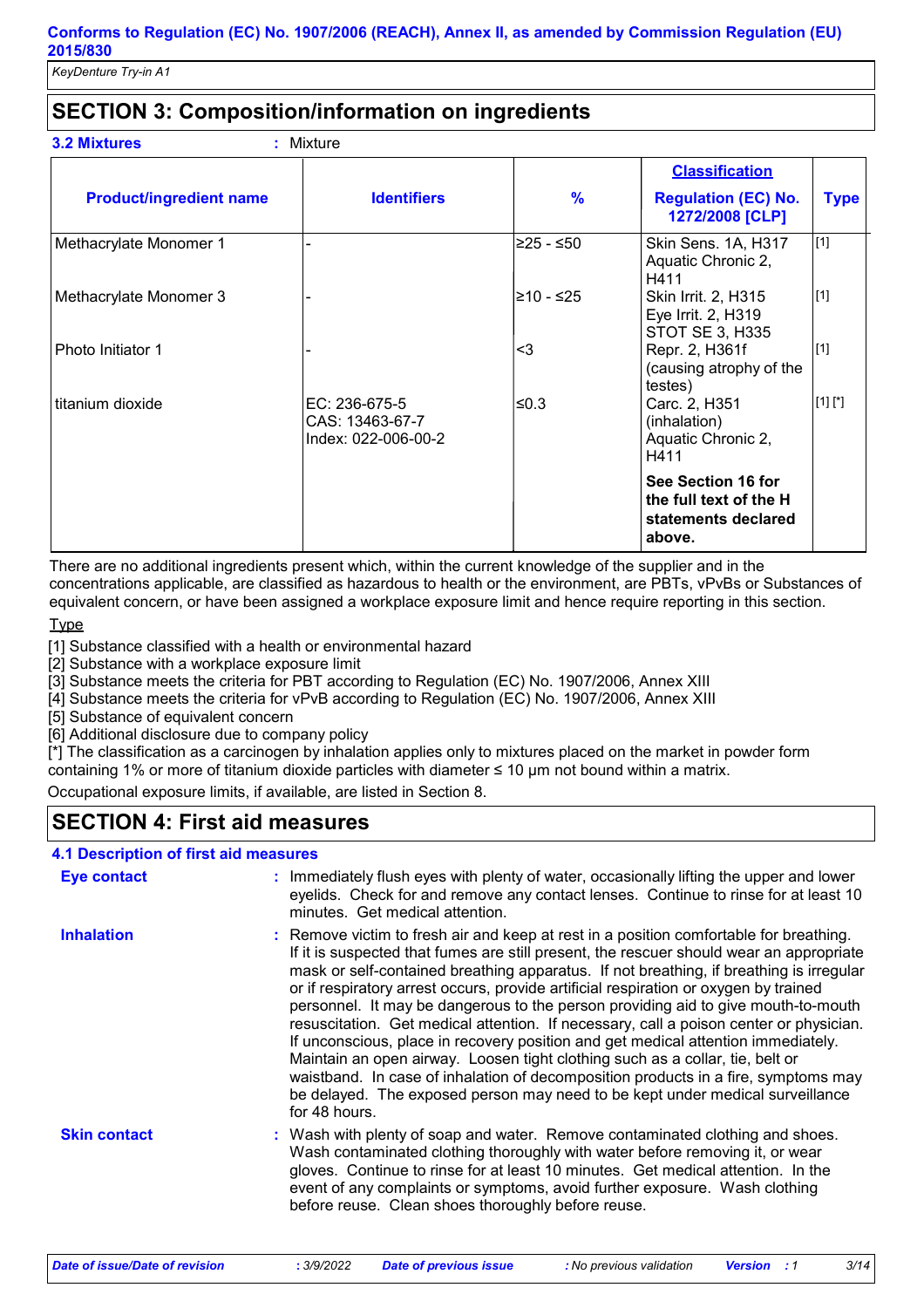*KeyDenture Try-in A1*

## **SECTION 4: First aid measures**

| <b>Ingestion</b>                  | : Wash out mouth with water. Remove dentures if any. If material has been<br>swallowed and the exposed person is conscious, give small quantities of water to<br>drink. Stop if the exposed person feels sick as vomiting may be dangerous. Do not<br>induce vomiting unless directed to do so by medical personnel. If vomiting occurs,<br>the head should be kept low so that vomit does not enter the lungs. Get medical<br>attention if adverse health effects persist or are severe. Never give anything by<br>mouth to an unconscious person. If unconscious, place in recovery position and get<br>medical attention immediately. Maintain an open airway. Loosen tight clothing such<br>as a collar, tie, belt or waistband. |
|-----------------------------------|--------------------------------------------------------------------------------------------------------------------------------------------------------------------------------------------------------------------------------------------------------------------------------------------------------------------------------------------------------------------------------------------------------------------------------------------------------------------------------------------------------------------------------------------------------------------------------------------------------------------------------------------------------------------------------------------------------------------------------------|
| <b>Protection of first-aiders</b> | : No action shall be taken involving any personal risk or without suitable training. If it<br>is suspected that fumes are still present, the rescuer should wear an appropriate<br>mask or self-contained breathing apparatus. It may be dangerous to the person<br>providing aid to give mouth-to-mouth resuscitation. Wash contaminated clothing<br>thoroughly with water before removing it, or wear gloves.                                                                                                                                                                                                                                                                                                                      |

#### **4.2 Most important symptoms and effects, both acute and delayed**

**Over-exposure signs/symptoms**

| <b>Eye contact</b>  | : Adverse symptoms may include the following:<br>pain or irritation<br>watering<br>redness |
|---------------------|--------------------------------------------------------------------------------------------|
| <b>Inhalation</b>   | : Adverse symptoms may include the following:<br>respiratory tract irritation<br>coughing  |
| <b>Skin contact</b> | : Adverse symptoms may include the following:<br>irritation<br>redness                     |
| <b>Ingestion</b>    | : No specific data.                                                                        |

#### **4.3 Indication of any immediate medical attention and special treatment needed**

| <b>Notes to physician</b>  | : In case of inhalation of decomposition products in a fire, symptoms may be delayed.<br>The exposed person may need to be kept under medical surveillance for 48 hours. |
|----------------------------|--------------------------------------------------------------------------------------------------------------------------------------------------------------------------|
| <b>Specific treatments</b> | : No specific treatment.                                                                                                                                                 |

### **SECTION 5: Firefighting measures**

| 5.1 Extinguishing media                                |                                                                                                                                                                                                                                                                                                    |  |
|--------------------------------------------------------|----------------------------------------------------------------------------------------------------------------------------------------------------------------------------------------------------------------------------------------------------------------------------------------------------|--|
| <b>Suitable extinguishing</b><br>media                 | : Use an extinguishing agent suitable for the surrounding fire.                                                                                                                                                                                                                                    |  |
| <b>Unsuitable extinguishing</b><br>media               | : None known.                                                                                                                                                                                                                                                                                      |  |
|                                                        | 5.2 Special hazards arising from the substance or mixture                                                                                                                                                                                                                                          |  |
| <b>Hazards from the</b><br>substance or mixture        | : In a fire or if heated, a pressure increase will occur and the container may burst.<br>This material is toxic to aquatic life with long lasting effects. Fire water<br>contaminated with this material must be contained and prevented from being<br>discharged to any waterway, sewer or drain. |  |
| <b>Hazardous combustion</b><br>products                | : Decomposition products may include the following materials:<br>carbon dioxide<br>carbon monoxide<br>nitrogen oxides<br>phosphorus oxides                                                                                                                                                         |  |
| <b>5.3 Advice for firefighters</b>                     |                                                                                                                                                                                                                                                                                                    |  |
| <b>Special protective actions</b><br>for fire-fighters | : Promptly isolate the scene by removing all persons from the vicinity of the incident if<br>there is a fire. No action shall be taken involving any personal risk or without<br>suitable training.                                                                                                |  |
| Date of issue/Date of revision                         | 4/14<br>: 3/9/2022<br><b>Date of previous issue</b><br>: No previous validation<br><b>Version</b> : 1                                                                                                                                                                                              |  |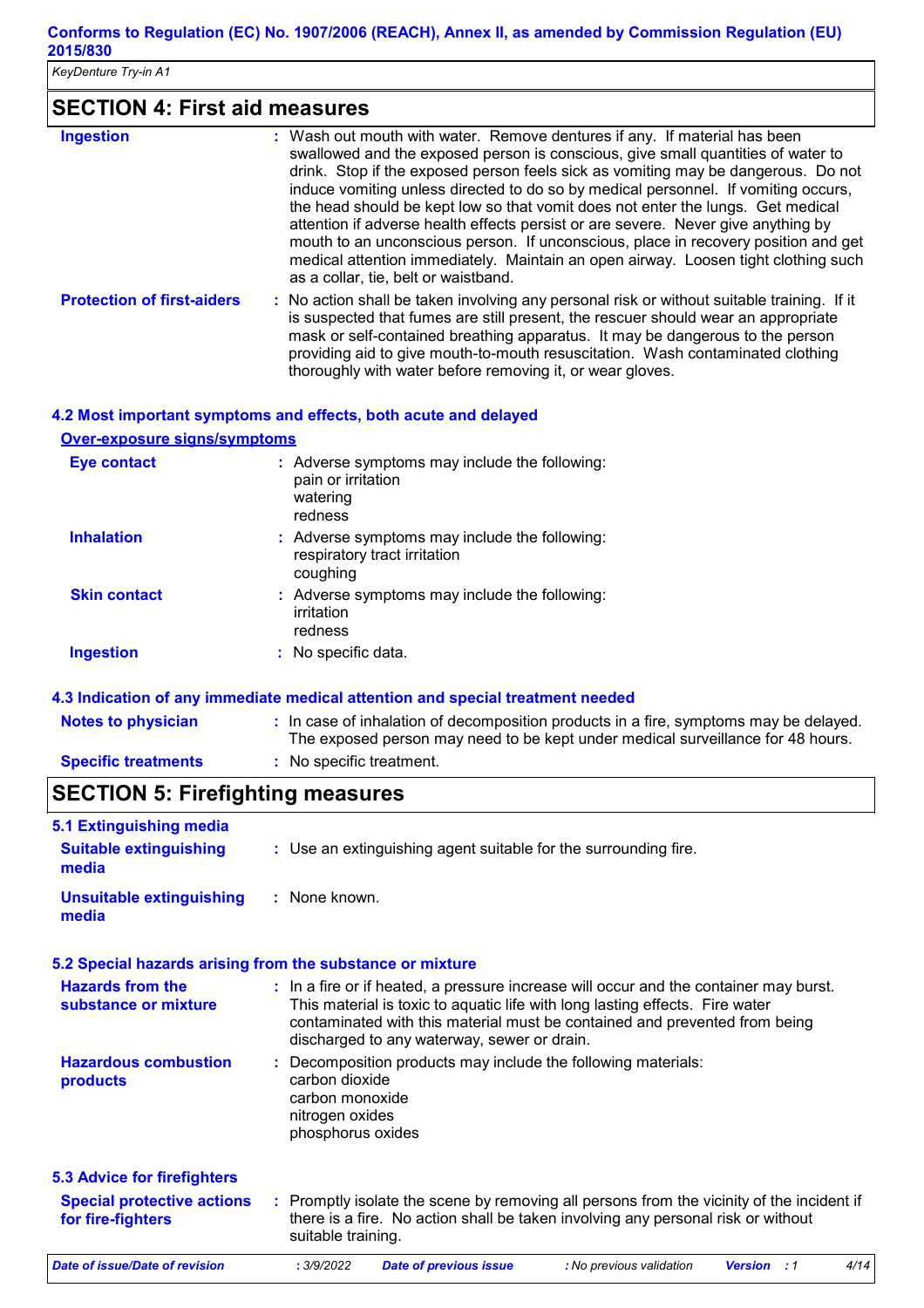*KeyDenture Try-in A1*

### **SECTION 5: Firefighting measures**

| <b>Special protective</b><br>equipment for fire-fighters | : Fire-fighters should wear appropriate protective equipment and self-contained<br>breathing apparatus (SCBA) with a full face-piece operated in positive pressure<br>mode. Clothing for fire-fighters (including helmets, protective boots and gloves)<br>conforming to European standard EN 469 will provide a basic level of protection for |
|----------------------------------------------------------|------------------------------------------------------------------------------------------------------------------------------------------------------------------------------------------------------------------------------------------------------------------------------------------------------------------------------------------------|
|                                                          | chemical incidents.                                                                                                                                                                                                                                                                                                                            |

### **SECTION 6: Accidental release measures**

|                                                  | 6.1 Personal precautions, protective equipment and emergency procedures                                                                                                                                                                                                                                                                                                                                                                                                                                                                                                                       |
|--------------------------------------------------|-----------------------------------------------------------------------------------------------------------------------------------------------------------------------------------------------------------------------------------------------------------------------------------------------------------------------------------------------------------------------------------------------------------------------------------------------------------------------------------------------------------------------------------------------------------------------------------------------|
| For non-emergency<br>personnel                   | : No action shall be taken involving any personal risk or without suitable training.<br>Evacuate surrounding areas. Keep unnecessary and unprotected personnel from<br>entering. Do not touch or walk through spilled material. Avoid breathing vapor or<br>mist. Provide adequate ventilation. Wear appropriate respirator when ventilation is<br>inadequate. Put on appropriate personal protective equipment.                                                                                                                                                                              |
| For emergency responders :                       | If specialized clothing is required to deal with the spillage, take note of any<br>information in Section 8 on suitable and unsuitable materials. See also the<br>information in "For non-emergency personnel".                                                                                                                                                                                                                                                                                                                                                                               |
| <b>6.2 Environmental</b><br>precautions          | : Avoid dispersal of spilled material and runoff and contact with soil, waterways,<br>drains and sewers. Inform the relevant authorities if the product has caused<br>environmental pollution (sewers, waterways, soil or air). Water polluting material.<br>May be harmful to the environment if released in large quantities. Collect spillage.                                                                                                                                                                                                                                             |
|                                                  | 6.3 Methods and materials for containment and cleaning up                                                                                                                                                                                                                                                                                                                                                                                                                                                                                                                                     |
| <b>Small spill</b>                               | : Stop leak if without risk. Move containers from spill area. Dilute with water and mop<br>up if water-soluble. Alternatively, or if water-insoluble, absorb with an inert dry<br>material and place in an appropriate waste disposal container. Dispose of via a<br>licensed waste disposal contractor.                                                                                                                                                                                                                                                                                      |
| <b>Large spill</b>                               | Stop leak if without risk. Move containers from spill area. Approach release from<br>upwind. Prevent entry into sewers, water courses, basements or confined areas.<br>Wash spillages into an effluent treatment plant or proceed as follows. Contain and<br>collect spillage with non-combustible, absorbent material e.g. sand, earth,<br>vermiculite or diatomaceous earth and place in container for disposal according to<br>local regulations. Dispose of via a licensed waste disposal contractor.<br>Contaminated absorbent material may pose the same hazard as the spilled product. |
| <b>6.4 Reference to other</b><br><b>sections</b> | : See Section 1 for emergency contact information.<br>See Section 8 for information on appropriate personal protective equipment.<br>See Section 13 for additional waste treatment information.                                                                                                                                                                                                                                                                                                                                                                                               |

### **SECTION 7: Handling and storage**

The information in this section contains generic advice and guidance. The list of Identified Uses in Section 1 should be consulted for any available use-specific information provided in the Exposure Scenario(s).

### **7.1 Precautions for safe handling**

| <b>Protective measures</b>                       | : Put on appropriate personal protective equipment (see Section 8). Persons with a<br>history of skin sensitization problems should not be employed in any process in<br>which this product is used. Do not get in eyes or on skin or clothing. Do not ingest.<br>Avoid breathing vapor or mist. Avoid release to the environment. Use only with<br>adequate ventilation. Wear appropriate respirator when ventilation is inadequate.<br>Keep in the original container or an approved alternative made from a compatible<br>material, kept tightly closed when not in use. Empty containers retain product<br>residue and can be hazardous. Do not reuse container. |
|--------------------------------------------------|----------------------------------------------------------------------------------------------------------------------------------------------------------------------------------------------------------------------------------------------------------------------------------------------------------------------------------------------------------------------------------------------------------------------------------------------------------------------------------------------------------------------------------------------------------------------------------------------------------------------------------------------------------------------|
| <b>Advice on general</b><br>occupational hygiene | : Eating, drinking and smoking should be prohibited in areas where this material is<br>handled, stored and processed. Workers should wash hands and face before<br>eating, drinking and smoking. Remove contaminated clothing and protective<br>equipment before entering eating areas. See also Section 8 for additional<br>information on hygiene measures.                                                                                                                                                                                                                                                                                                        |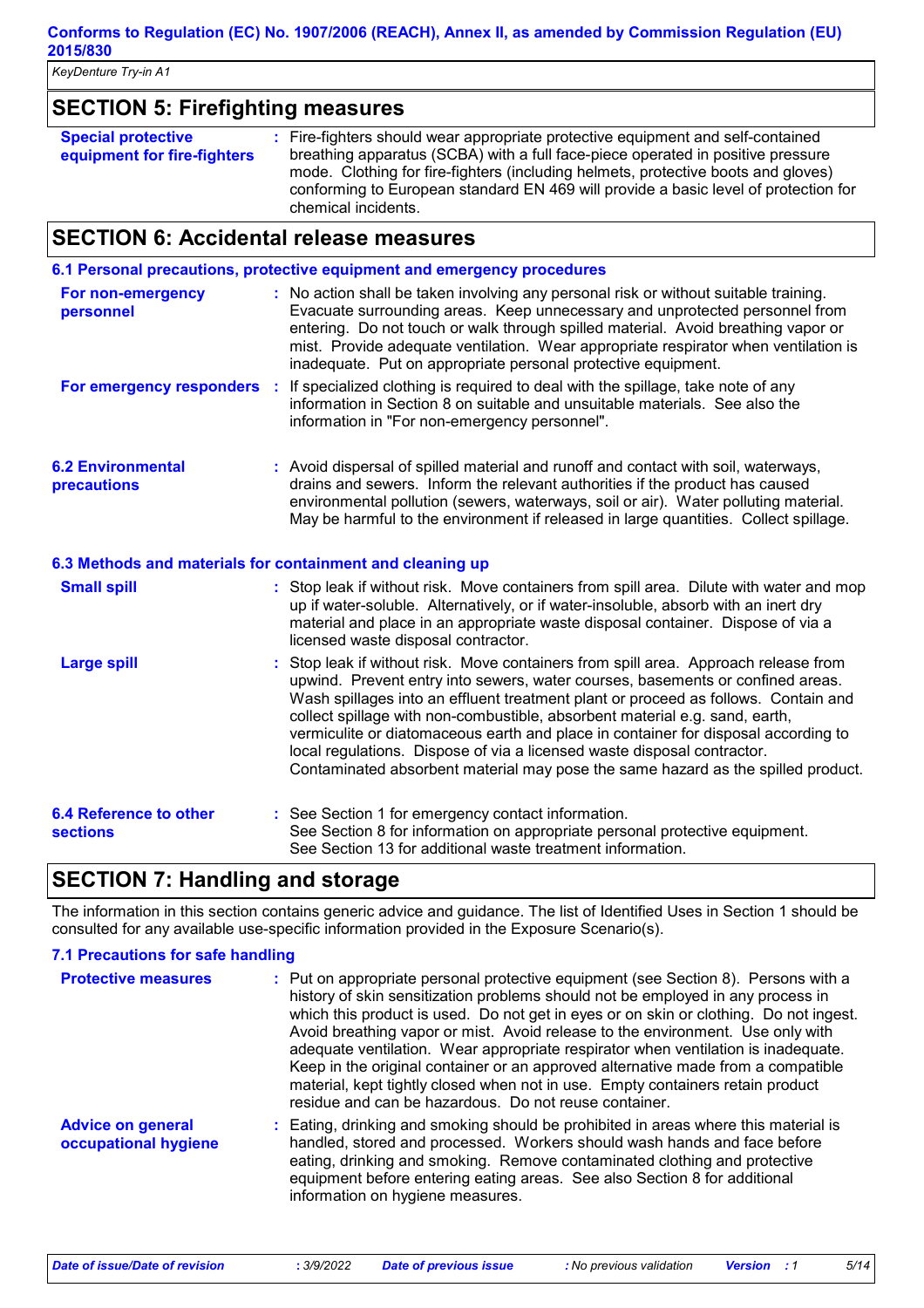### **SECTION 7: Handling and storage**

#### **7.2 Conditions for safe storage, including any incompatibilities**

Do not store above the following temperature: 38°C (100.4°F).Store in accordance with local regulations. Store in original container protected from direct sunlight in a dry, cool and well-ventilated area, away from incompatible materials (see Section 10) and food and drink. Store locked up. Keep container tightly closed and sealed until ready for use. Containers that have been opened must be carefully resealed and kept upright to prevent leakage. Do not store in unlabeled containers. Use appropriate containment to avoid environmental contamination. See Section 10 for incompatible materials before handling or use.

#### **Seveso Directive - Reporting thresholds**

**Danger criteria**

| <b>Category</b> | Notification and MAPP Safety report threshold<br><b>threshold</b> |           |
|-----------------|-------------------------------------------------------------------|-----------|
| E <sub>2</sub>  | 200 tonne                                                         | 500 tonne |

#### **7.3 Specific end use(s)**

**Recommendations :**

: Not available.

**Industrial sector specific : solutions**

: Not available.

### **SECTION 8: Exposure controls/personal protection**

The information in this section contains generic advice and guidance. Information is provided based on typical anticipated uses of the product. Additional measures might be required for bulk handling or other uses that could significantly increase worker exposure or environmental releases.

#### **8.1 Control parameters**

#### **Occupational exposure limits**

No exposure limit value known.

**Recommended monitoring procedures :** If this product contains ingredients with exposure limits, personal, workplace atmosphere or biological monitoring may be required to determine the effectiveness of the ventilation or other control measures and/or the necessity to use respiratory protective equipment. Reference should be made to monitoring standards, such as the following: European Standard EN 689 (Workplace atmospheres - Guidance for the assessment of exposure by inhalation to chemical agents for comparison with limit values and measurement strategy) European Standard EN 14042 (Workplace atmospheres - Guide for the application and use of procedures for the assessment of exposure to chemical and biological agents) European Standard EN 482 (Workplace atmospheres - General requirements for the performance of procedures for the measurement of chemical agents) Reference to national guidance documents for methods for the determination of hazardous substances will also be required.

#### **DNELs/DMELs**

| <b>Product/ingredient name</b> | <b>Type</b> | <b>Exposure</b>         | <b>Value</b>             | <b>Population</b>     | <b>Effects</b> |
|--------------------------------|-------------|-------------------------|--------------------------|-----------------------|----------------|
| Methacrylate Monomer 3         | <b>DNEL</b> | Long term Dermal        | $0.625$ mg/<br>kg bw/day | General<br>population | Systemic       |
|                                | <b>DNEL</b> | Long term Dermal        | 1.04 mg/<br>kg bw/day    | Workers               | Systemic       |
| Photo Initiator 1              | <b>DNEL</b> | Long term Dermal        | 1 mg/kg<br>bw/day        | Workers               | Systemic       |
|                                | <b>DNEL</b> | Long term<br>Inhalation | $3.5 \text{ mg/m}^3$     | Workers               | Systemic       |
| titanium dioxide               | <b>DNEL</b> | Long term<br>Inhalation | 10 mg/m <sup>3</sup>     | Workers               | Local          |
|                                | <b>DNEL</b> | Long term Oral          | 700 mg/kg<br>bw/day      | General<br>population | Systemic       |

#### **PNECs**

No PNECs available.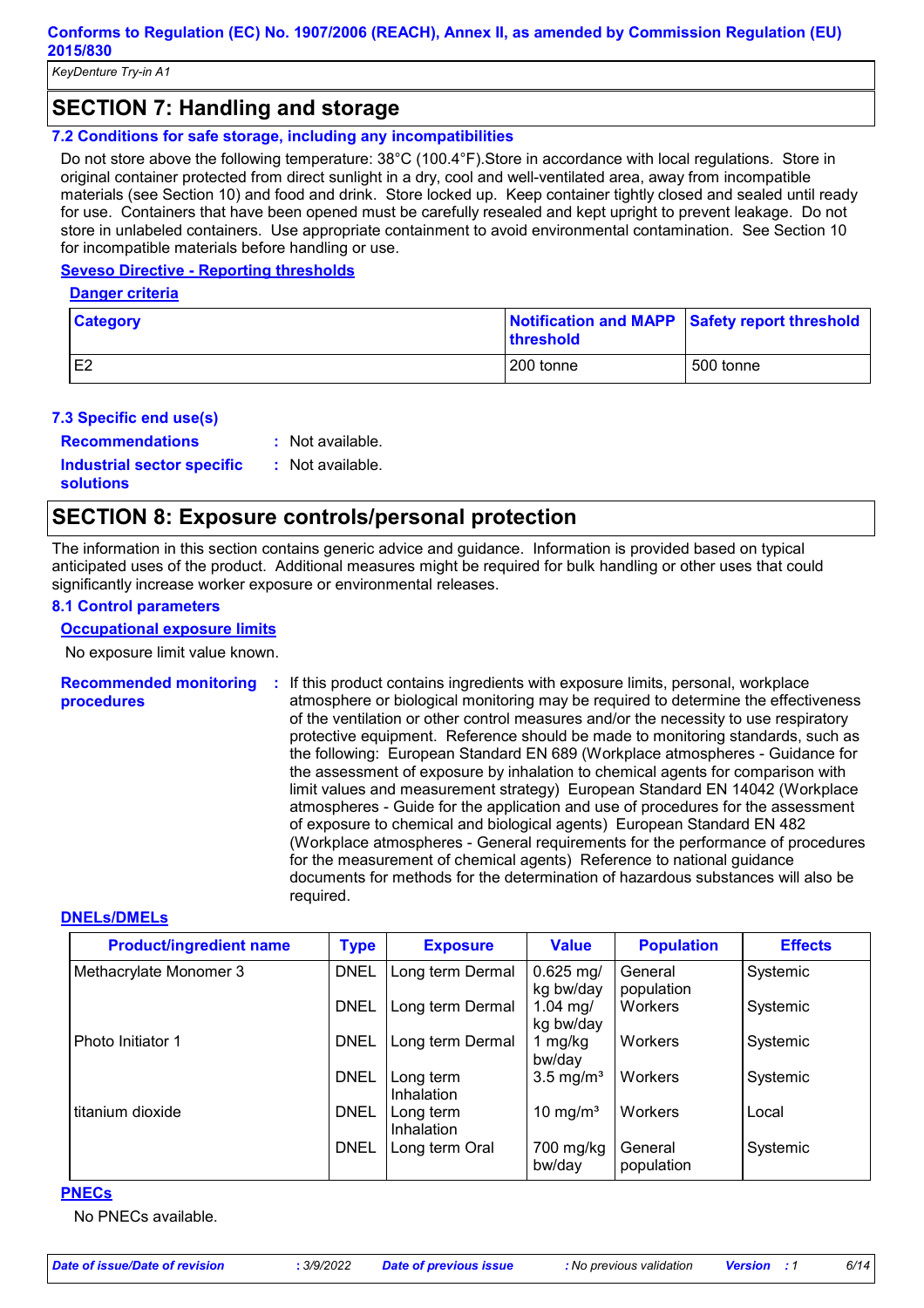*KeyDenture Try-in A1*

### **SECTION 8: Exposure controls/personal protection**

| <b>8.2 Exposure controls</b>               |                                                                                                                                                                                                                                                                                                                                                                                                                                                                                                                                                                                                                           |
|--------------------------------------------|---------------------------------------------------------------------------------------------------------------------------------------------------------------------------------------------------------------------------------------------------------------------------------------------------------------------------------------------------------------------------------------------------------------------------------------------------------------------------------------------------------------------------------------------------------------------------------------------------------------------------|
| <b>Appropriate engineering</b><br>controls | : Use only with adequate ventilation. If user operations generate dust, fumes, gas,<br>vapor or mist, use process enclosures, local exhaust ventilation or other<br>engineering controls to keep worker exposure to airborne contaminants below any<br>recommended or statutory limits.                                                                                                                                                                                                                                                                                                                                   |
| <b>Individual protection measures</b>      |                                                                                                                                                                                                                                                                                                                                                                                                                                                                                                                                                                                                                           |
| <b>Hygiene measures</b>                    | : Wash hands, forearms and face thoroughly after handling chemical products,<br>before eating, smoking and using the lavatory and at the end of the working period.<br>Appropriate techniques should be used to remove potentially contaminated clothing.<br>Contaminated work clothing should not be allowed out of the workplace. Wash<br>contaminated clothing before reusing. Ensure that eyewash stations and safety<br>showers are close to the workstation location.                                                                                                                                               |
| <b>Eye/face protection</b>                 | Safety eyewear complying with an approved standard should be used when a risk<br>t.<br>assessment indicates this is necessary to avoid exposure to liquid splashes, mists,<br>gases or dusts. If contact is possible, the following protection should be worn,<br>unless the assessment indicates a higher degree of protection: chemical splash<br>goggles. Recommended: chemical splash goggles and/or face shield.                                                                                                                                                                                                     |
| <b>Skin protection</b>                     |                                                                                                                                                                                                                                                                                                                                                                                                                                                                                                                                                                                                                           |
| <b>Hand protection</b>                     | : Chemical-resistant, impervious gloves complying with an approved standard should<br>be worn at all times when handling chemical products if a risk assessment indicates<br>this is necessary. Considering the parameters specified by the glove manufacturer,<br>check during use that the gloves are still retaining their protective properties. It<br>should be noted that the time to breakthrough for any glove material may be<br>different for different glove manufacturers. In the case of mixtures, consisting of<br>several substances, the protection time of the gloves cannot be accurately<br>estimated. |
| <b>Body protection</b>                     | : Personal protective equipment for the body should be selected based on the task<br>being performed and the risks involved and should be approved by a specialist<br>before handling this product. Recommended: Neoprene gloves.                                                                                                                                                                                                                                                                                                                                                                                         |
| <b>Other skin protection</b>               | : Appropriate footwear and any additional skin protection measures should be<br>selected based on the task being performed and the risks involved and should be<br>approved by a specialist before handling this product.                                                                                                                                                                                                                                                                                                                                                                                                 |
| <b>Respiratory protection</b>              | : Based on the hazard and potential for exposure, select a respirator that meets the<br>appropriate standard or certification. Respirators must be used according to a<br>respiratory protection program to ensure proper fitting, training, and other important<br>aspects of use.                                                                                                                                                                                                                                                                                                                                       |
| <b>Environmental exposure</b><br>controls  | : Emissions from ventilation or work process equipment should be checked to<br>ensure they comply with the requirements of environmental protection legislation.<br>In some cases, fume scrubbers, filters or engineering modifications to the process<br>equipment will be necessary to reduce emissions to acceptable levels.                                                                                                                                                                                                                                                                                           |

### **SECTION 9: Physical and chemical properties**

The conditions of measurement of all properties are at standard temperature and pressure unless otherwise indicated.

#### **9.1 Information on basic physical and chemical properties**

| <b>Appearance</b>                                 |                                        |
|---------------------------------------------------|----------------------------------------|
| <b>Physical state</b>                             | : Liquid.                              |
| Color                                             | $:$ Not available.                     |
| Odor                                              | $:$ Not available.                     |
| <b>Odor threshold</b>                             | $\pm$ Not available.                   |
| <b>Melting point/freezing point</b>               | $:$ Not available.                     |
| <b>Initial boiling point and</b><br>boiling range | : $>100^{\circ}$ C ( $>212^{\circ}$ F) |
| <b>Flammability (solid, gas)</b>                  | $:$ Not available.                     |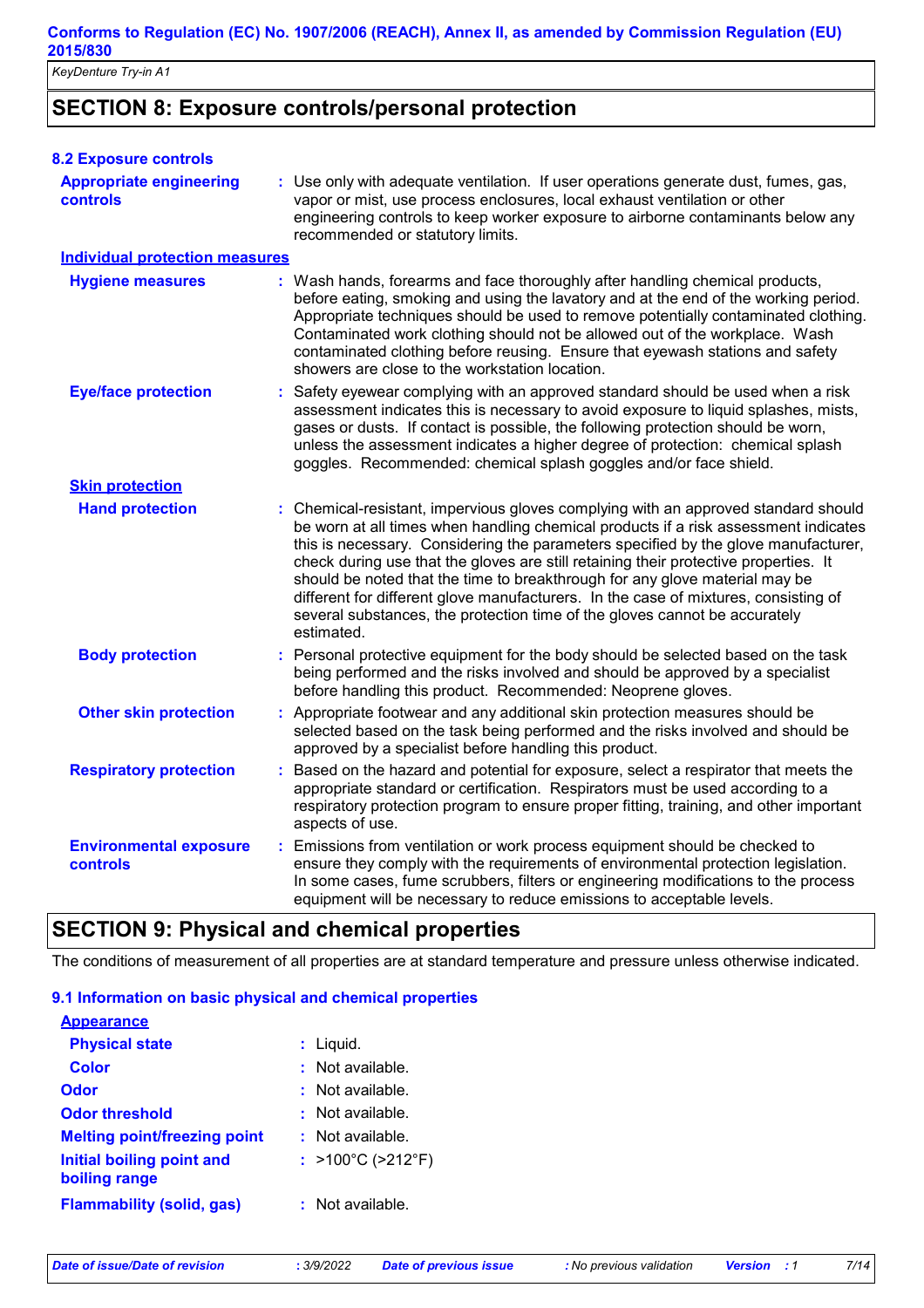| <b>SECTION 9: Physical and chemical properties</b>                 |                                                                                                                                                             |
|--------------------------------------------------------------------|-------------------------------------------------------------------------------------------------------------------------------------------------------------|
| <b>Upper/lower flammability or</b><br>explosive limits             | : Not available.                                                                                                                                            |
| <b>Flash point</b>                                                 | : Not applicable.                                                                                                                                           |
| <b>Auto-ignition temperature</b>                                   | : Not applicable.                                                                                                                                           |
| <b>Decomposition temperature</b>                                   | : Not available.                                                                                                                                            |
| pH                                                                 | : Not available.                                                                                                                                            |
| <b>Viscosity</b>                                                   | : Dynamic: $350$ mPa $\cdot$ s                                                                                                                              |
| <b>Solubility(ies)</b>                                             | : Soluble in the following materials: methanol, diethyl ether, n-octanol and<br>acetone.<br>Insoluble in the following materials: cold water and hot water. |
| <b>Solubility in water</b>                                         | : Not available.                                                                                                                                            |
| <b>Partition coefficient: n-octanol/: Not applicable.</b><br>water |                                                                                                                                                             |
| <b>Vapor pressure</b>                                              | : Not applicable.                                                                                                                                           |
| <b>Evaporation rate</b>                                            | : Not available.                                                                                                                                            |
| <b>Relative density</b>                                            | : 1.09                                                                                                                                                      |
| <b>Vapor density</b>                                               | : Not available.                                                                                                                                            |
| <b>Explosive properties</b>                                        | : Not available.                                                                                                                                            |
| <b>Oxidizing properties</b>                                        | : Not available.                                                                                                                                            |
| <b>Particle characteristics</b>                                    |                                                                                                                                                             |

### **Median particle size :** Not applicable.

### **SECTION 10: Stability and reactivity**

| <b>10.1 Reactivity</b>                            | : No specific test data related to reactivity available for this product or its ingredients.                                                               |
|---------------------------------------------------|------------------------------------------------------------------------------------------------------------------------------------------------------------|
| <b>10.2 Chemical stability</b>                    | : The product is stable.                                                                                                                                   |
| <b>10.3 Possibility of</b><br>hazardous reactions | : Hazardous reactions or instability may occur under certain conditions of storage or<br>use.                                                              |
| <b>10.4 Conditions to avoid</b>                   | : Storage > 38 °C (100 °F), exposure to light, loss of dissolved air, and contamination<br>with incompatible materials.                                    |
| <b>10.5 Incompatible materials</b>                | : Polymerization initiators, including peroxides, strong oxidizing agents, alcohols,<br>copper, copper alloys, carbon steel, iron, rust, and strong bases. |
| <b>10.6 Hazardous</b><br>decomposition products   | : Under normal conditions of storage and use, hazardous decomposition products<br>should not be produced.                                                  |

### **SECTION 11: Toxicological information**

| 11.1 Information on toxicological effects |                  |  |  |
|-------------------------------------------|------------------|--|--|
| <b>Acute toxicity</b>                     |                  |  |  |
| <b>Conclusion/Summary</b>                 | : Not available. |  |  |
| <b>Acute toxicity estimates</b>           |                  |  |  |
|                                           |                  |  |  |

N/A

### **Irritation/Corrosion**

| <b>Product/ingredient name</b> | Result               | <b>Species</b> | Score                    | <b>Exposure</b>       | <b>Observation</b> |
|--------------------------------|----------------------|----------------|--------------------------|-----------------------|--------------------|
| titanium dioxide               | Skin - Mild irritant | Human          | $\overline{\phantom{0}}$ | 72 hours 300 L-<br>ug |                    |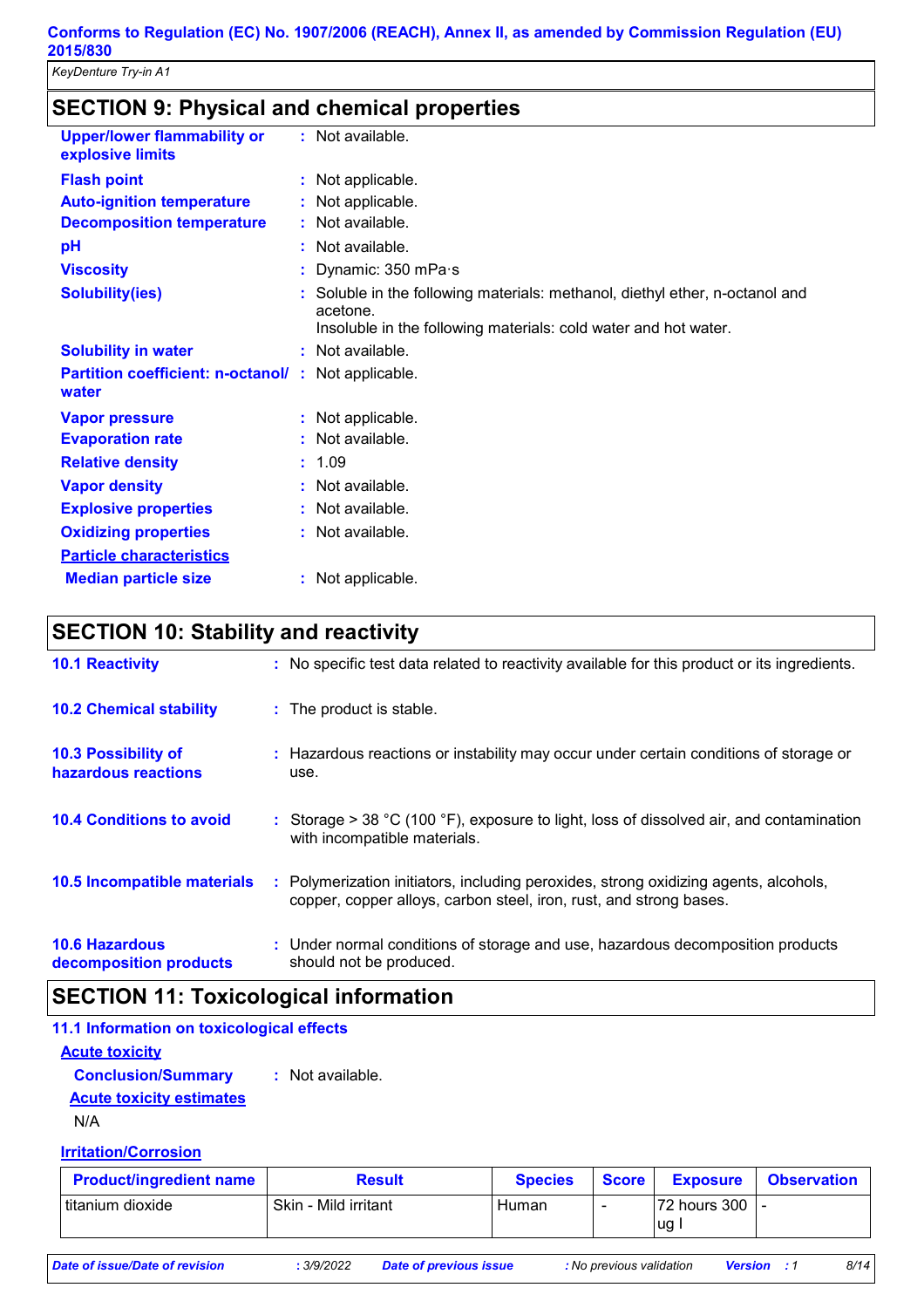## **SECTION 11: Toxicological information**

| <b>Conclusion/Summary</b>                               | $:$ Not available. |
|---------------------------------------------------------|--------------------|
| <b>Sensitization</b>                                    |                    |
| <b>Conclusion/Summary</b>                               | : Not available.   |
| <b>Mutagenicity</b>                                     |                    |
| <b>Conclusion/Summary</b>                               | $:$ Not available. |
| <b>Carcinogenicity</b>                                  |                    |
| <b>Conclusion/Summary</b>                               | $:$ Not available. |
| <b>Reproductive toxicity</b>                            |                    |
| <b>Conclusion/Summary</b>                               | Not available.     |
| <b>Teratogenicity</b>                                   |                    |
| <b>Conclusion/Summary</b>                               | $:$ Not available. |
| <b>Specific target organ toxicity (single exposure)</b> |                    |

| <b>Product/ingredient name</b> | <b>Category</b> | <b>Route of</b><br>exposure | <b>Target organs</b>            |
|--------------------------------|-----------------|-----------------------------|---------------------------------|
| Methacrylate Monomer 3         | Category 3      |                             | Respiratory tract<br>irritation |

**Specific target organ toxicity (repeated exposure)**

Not available.

### **Aspiration hazard**

Not available.

| <b>Information on the likely</b><br>routes of exposure                                   | : Not available.                          |                                                                               |                          |                |                |      |
|------------------------------------------------------------------------------------------|-------------------------------------------|-------------------------------------------------------------------------------|--------------------------|----------------|----------------|------|
| <b>Potential acute health effects</b>                                                    |                                           |                                                                               |                          |                |                |      |
| <b>Eye contact</b>                                                                       |                                           | : Causes serious eye irritation.                                              |                          |                |                |      |
| <b>Inhalation</b>                                                                        |                                           | May cause respiratory irritation.                                             |                          |                |                |      |
| <b>Skin contact</b>                                                                      |                                           | Causes skin irritation. May cause an allergic skin reaction.                  |                          |                |                |      |
| <b>Ingestion</b>                                                                         |                                           | : No known significant effects or critical hazards.                           |                          |                |                |      |
| <b>Symptoms related to the physical, chemical and toxicological characteristics</b>      |                                           |                                                                               |                          |                |                |      |
| <b>Eye contact</b>                                                                       | pain or irritation<br>watering<br>redness | : Adverse symptoms may include the following:                                 |                          |                |                |      |
| <b>Inhalation</b>                                                                        | coughing                                  | : Adverse symptoms may include the following:<br>respiratory tract irritation |                          |                |                |      |
| <b>Skin contact</b>                                                                      | irritation<br>redness                     | Adverse symptoms may include the following:                                   |                          |                |                |      |
| <b>Ingestion</b>                                                                         | : No specific data.                       |                                                                               |                          |                |                |      |
| Delayed and immediate effects and also chronic effects from short and long term exposure |                                           |                                                                               |                          |                |                |      |
| <b>Short term exposure</b>                                                               |                                           |                                                                               |                          |                |                |      |
| <b>Potential immediate</b><br>effects                                                    | : Not available.                          |                                                                               |                          |                |                |      |
| <b>Potential delayed effects</b>                                                         | : Not available.                          |                                                                               |                          |                |                |      |
| <b>Long term exposure</b>                                                                |                                           |                                                                               |                          |                |                |      |
| <b>Potential immediate</b><br>effects                                                    | : Not available.                          |                                                                               |                          |                |                |      |
| <b>Date of issue/Date of revision</b>                                                    | : 3/9/2022                                | <b>Date of previous issue</b>                                                 | : No previous validation | <b>Version</b> | $\therefore$ 1 | 9/14 |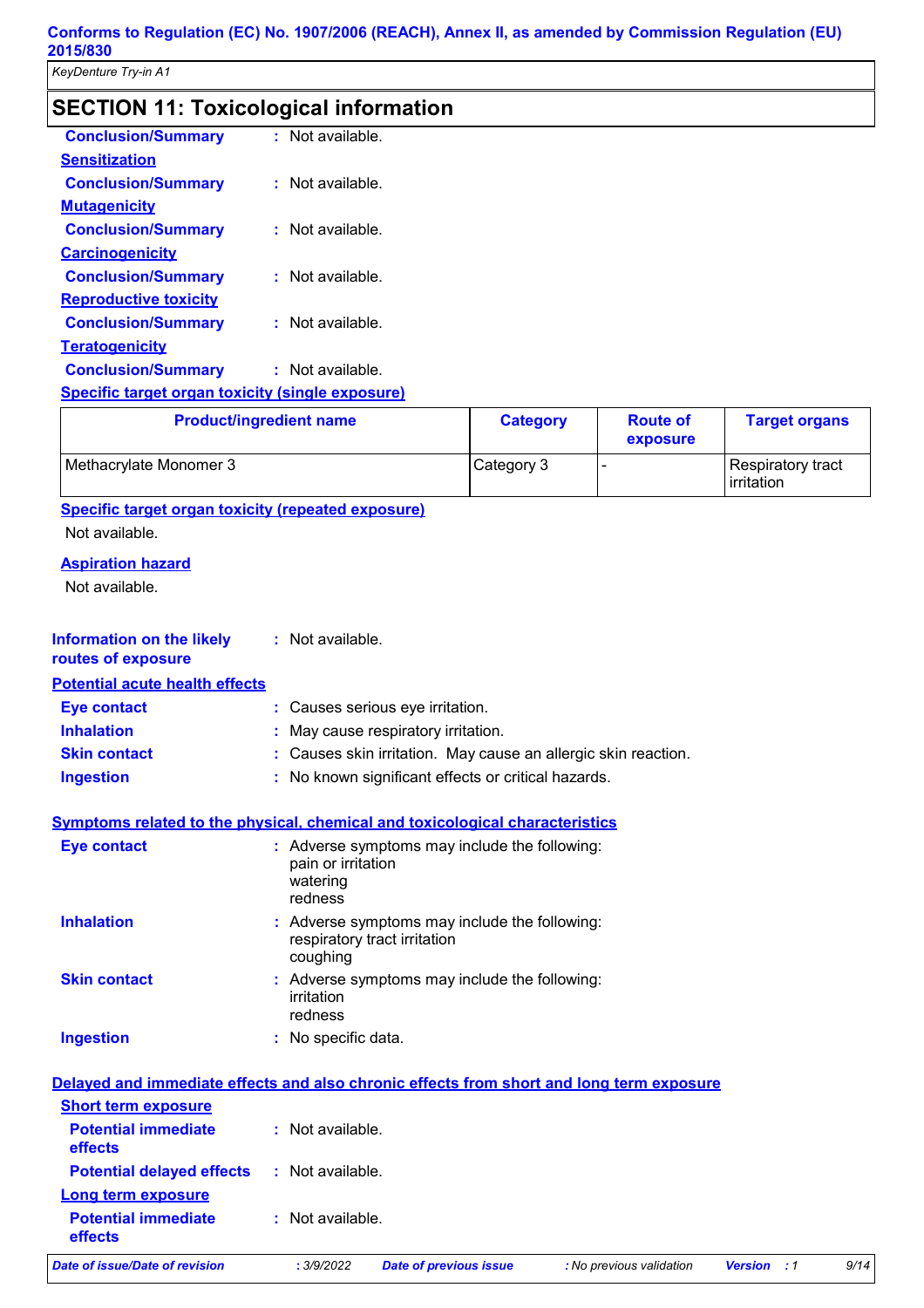### **SECTION 11: Toxicological information**

| <b>Potential delayed effects</b>        | : Not available.                                                                                         |
|-----------------------------------------|----------------------------------------------------------------------------------------------------------|
| <b>Potential chronic health effects</b> |                                                                                                          |
| Not available.                          |                                                                                                          |
| <b>Conclusion/Summary</b>               | : Not available.                                                                                         |
| <b>General</b>                          | : Once sensitized, a severe allergic reaction may occur when subsequently exposed<br>to very low levels. |
| <b>Carcinogenicity</b>                  | : No known significant effects or critical hazards.                                                      |
| <b>Mutagenicity</b>                     | : No known significant effects or critical hazards.                                                      |
| <b>Reproductive toxicity</b>            | : No known significant effects or critical hazards.                                                      |
|                                         |                                                                                                          |

#### **Other information :**

: Not available.

### **SECTION 12: Ecological information**

#### **12.1 Toxicity**

|                   |                                          | <b>Species</b>                                | <b>Exposure</b> |
|-------------------|------------------------------------------|-----------------------------------------------|-----------------|
| Ititanium dioxide | Acute LC50 3 mg/l Fresh water            | Crustaceans - Ceriodaphnia<br>dubia - Neonate | l 48 hours      |
|                   | Acute LC50 6.5 mg/l Fresh water          | Daphnia - Daphnia pulex -<br>Neonate          | 48 hours        |
|                   | Acute LC50 >1000000 µg/l Marine<br>water | Fish - Fundulus heteroclitus                  | 196 hours       |

**Conclusion/Summary :** Not available.

#### **12.2 Persistence and degradability**

**Conclusion/Summary :** Not available.

#### **12.3 Bioaccumulative potential**

| <b>Product/ingredient name</b>              | $\mathsf{LocP}_\mathsf{ow}$ | <b>BCF</b> | <b>Potential</b> |
|---------------------------------------------|-----------------------------|------------|------------------|
| Methacrylate Monomer 3<br>Photo Initiator 1 | 5.09                        | l53 to 72  | high<br>low      |

#### **12.4 Mobility in soil**

| <b>Soil/water partition</b> | : Not available. |
|-----------------------------|------------------|
| <b>coefficient (Koc)</b>    |                  |
| <b>Mobility</b>             | : Not available. |

#### **12.5 Results of PBT and vPvB assessment**

This mixture does not contain any substances that are assessed to be a PBT or a vPvB.

**12.6 Other adverse effects** : No known significant effects or critical hazards.

### **SECTION 13: Disposal considerations**

The information in this section contains generic advice and guidance. The list of Identified Uses in Section 1 should be consulted for any available use-specific information provided in the Exposure Scenario(s).

#### **13.1 Waste treatment methods**

**Product**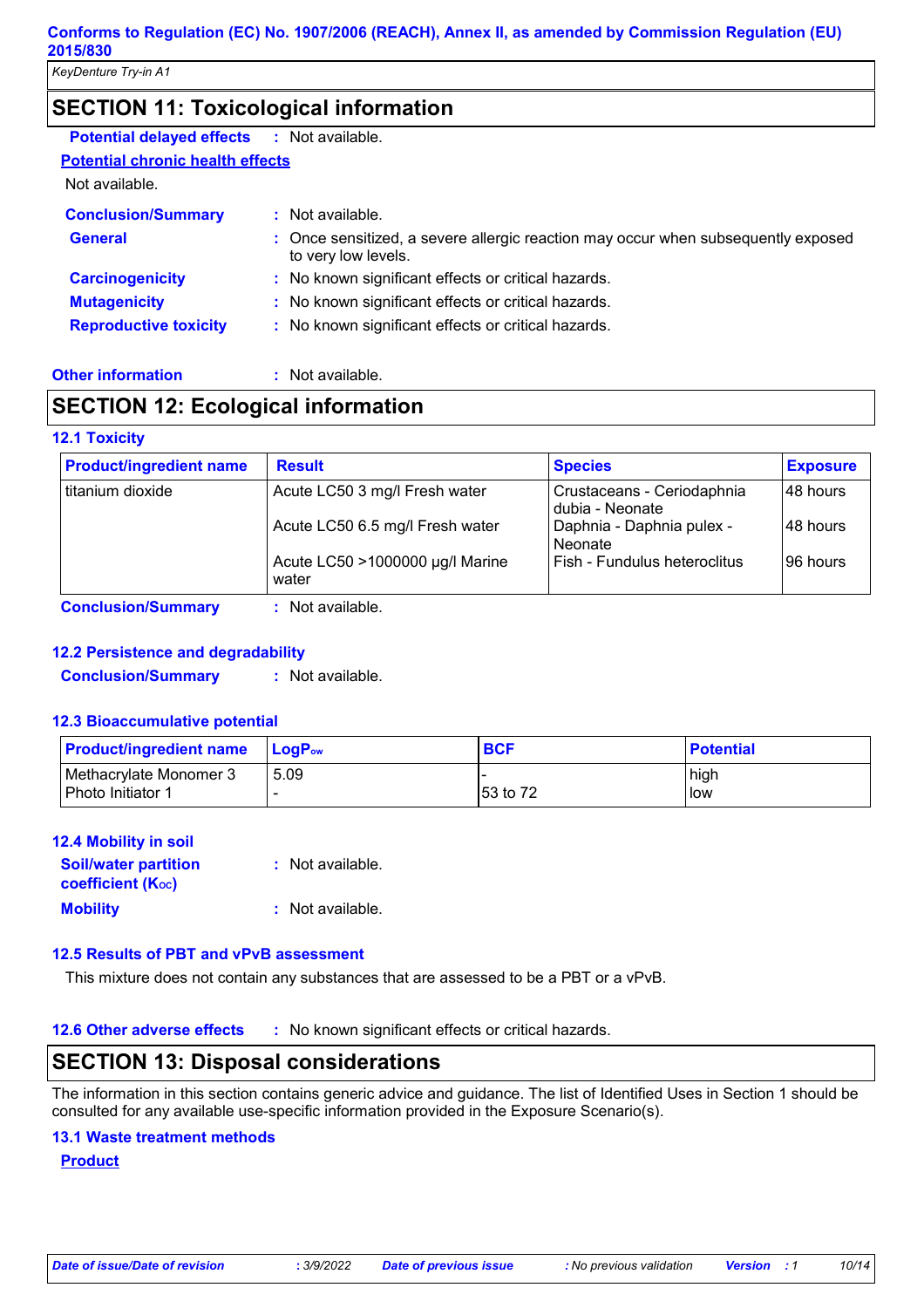### **SECTION 13: Disposal considerations**

| <b>Methods of disposal</b> | The generation of waste should be avoided or minimized wherever possible.<br>Disposal of this product, solutions and any by-products should at all times comply<br>with the requirements of environmental protection and waste disposal legislation<br>and any regional local authority requirements. Dispose of surplus and non-<br>recyclable products via a licensed waste disposal contractor. Waste should not be<br>disposed of untreated to the sewer unless fully compliant with the requirements of<br>all authorities with jurisdiction. |
|----------------------------|----------------------------------------------------------------------------------------------------------------------------------------------------------------------------------------------------------------------------------------------------------------------------------------------------------------------------------------------------------------------------------------------------------------------------------------------------------------------------------------------------------------------------------------------------|
| <b>Hazardous waste</b>     | : The classification of the product may meet the criteria for a hazardous waste.                                                                                                                                                                                                                                                                                                                                                                                                                                                                   |
| <b>Packaging</b>           |                                                                                                                                                                                                                                                                                                                                                                                                                                                                                                                                                    |
| <b>Methods of disposal</b> | : The generation of waste should be avoided or minimized wherever possible. Waste<br>packaging should be recycled. Incineration or landfill should only be considered<br>when recycling is not feasible.                                                                                                                                                                                                                                                                                                                                           |
| <b>Special precautions</b> | : This material and its container must be disposed of in a safe way. Care should be<br>taken when handling emptied containers that have not been cleaned or rinsed out.<br>Empty containers or liners may retain some product residues. Avoid dispersal of<br>spilled material and runoff and contact with soil, waterways, drains and sewers.                                                                                                                                                                                                     |

### **SECTION 14: Transport information**

|                                           | <b>ADR/RID</b> | <b>ADN</b>     | <b>IMDG</b>    | <b>IATA</b>    |
|-------------------------------------------|----------------|----------------|----------------|----------------|
| 14.1 UN number                            | Not regulated. | Not regulated. | Not regulated. | Not regulated. |
| 14.2 UN proper<br>shipping name           | ۰              |                |                |                |
| <b>14.3 Transport</b><br>hazard class(es) | -              |                |                |                |
| 14.4 Packing<br>group                     |                |                |                |                |
| 14.5<br><b>Environmental</b><br>hazards   | No.            | No.            | No.            | No.            |

**14.6 Special precautions for Transport within user's premises:** always transport in closed containers that are **: user** upright and secure. Ensure that persons transporting the product know what to do in the event of an accident or spillage.

| <b>14.7 Transport in bulk</b> | : Not available. |
|-------------------------------|------------------|
| according to IMO              |                  |
| <b>instruments</b>            |                  |

### **SECTION 15: Regulatory information**

**15.1 Safety, health and environmental regulations/legislation specific for the substance or mixture EU Regulation (EC) No. 1907/2006 (REACH)**

**Annex XIV - List of substances subject to authorization**

### **Annex XIV**

None of the components are listed.

### **Substances of very high concern**

None of the components are listed.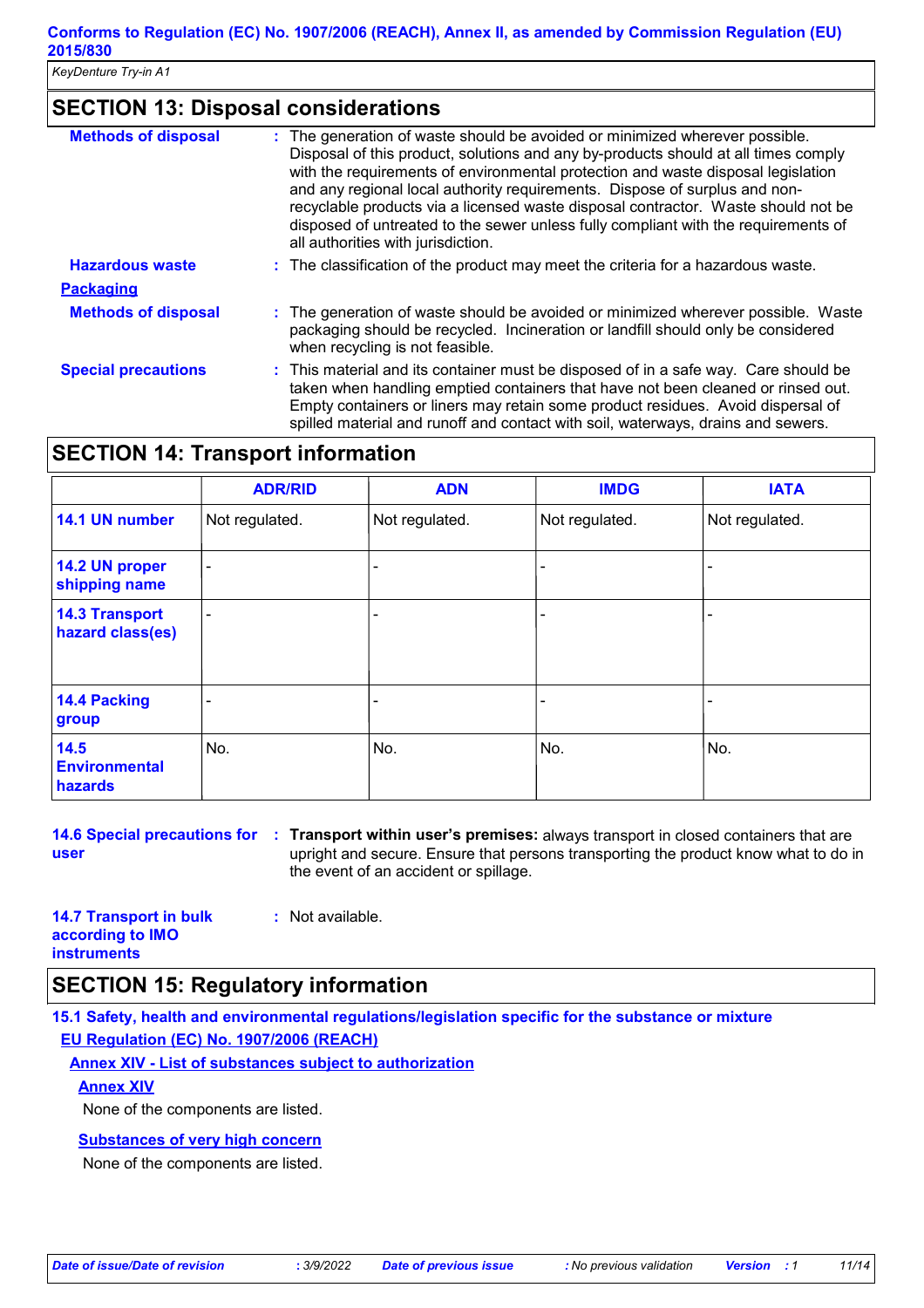### **SECTION 15: Regulatory information**

| <b>Annex XVII - Restrictions : Not applicable.</b><br>on the manufacture,<br>placing on the market<br>and use of certain<br>dangerous substances,<br>mixtures and articles<br><b>Other EU regulations</b> |                                                                                    |
|-----------------------------------------------------------------------------------------------------------------------------------------------------------------------------------------------------------|------------------------------------------------------------------------------------|
| <b>Industrial emissions</b><br>(integrated pollution<br>prevention and control) -<br>Air                                                                                                                  | : Not listed                                                                       |
| <b>Industrial emissions</b><br>(integrated pollution<br>prevention and control) -<br><b>Water</b>                                                                                                         | : Not listed                                                                       |
| Ozone depleting substances (1005/2009/EU)<br>Not listed.                                                                                                                                                  |                                                                                    |
| Prior Informed Consent (PIC) (649/2012/EU)<br>Not listed.                                                                                                                                                 |                                                                                    |
| <b>Persistent Organic Pollutants</b><br>Not listed.                                                                                                                                                       |                                                                                    |
| <b>Seveso Directive</b>                                                                                                                                                                                   |                                                                                    |
| This product is controlled under the Seveso Directive.                                                                                                                                                    |                                                                                    |
| Danger criteria                                                                                                                                                                                           |                                                                                    |
| <b>Category</b>                                                                                                                                                                                           |                                                                                    |
| E <sub>2</sub>                                                                                                                                                                                            |                                                                                    |
| <b>National requlations</b>                                                                                                                                                                               |                                                                                    |
| <b>International requlations</b>                                                                                                                                                                          |                                                                                    |
|                                                                                                                                                                                                           | <b>Chemical Weapon Convention List Schedules I, II &amp; III Chemicals</b>         |
| Not listed.                                                                                                                                                                                               |                                                                                    |
| <b>Montreal Protocol</b><br>Not listed.                                                                                                                                                                   |                                                                                    |
| <b>Stockholm Convention on Persistent Organic Pollutants</b><br>Not listed.                                                                                                                               |                                                                                    |
|                                                                                                                                                                                                           |                                                                                    |
| <b>Rotterdam Convention on Prior Informed Consent (PIC)</b><br>Not listed.                                                                                                                                |                                                                                    |
| <b>UNECE Aarhus Protocol on POPs and Heavy Metals</b>                                                                                                                                                     |                                                                                    |
| Not listed.                                                                                                                                                                                               |                                                                                    |
| <b>Inventory list</b>                                                                                                                                                                                     |                                                                                    |
| <b>Australia</b>                                                                                                                                                                                          | Not determined.<br>ŧ.                                                              |
| <b>Canada</b>                                                                                                                                                                                             | Not determined.                                                                    |
| <b>China</b>                                                                                                                                                                                              | Not determined.                                                                    |
| <b>Europe</b>                                                                                                                                                                                             | Not determined.                                                                    |
| <b>Japan</b>                                                                                                                                                                                              | Japan inventory (CSCL): Not determined.<br>Japan inventory (ISHL): Not determined. |
| <b>New Zealand</b>                                                                                                                                                                                        | Not determined.                                                                    |
| <b>Philippines</b>                                                                                                                                                                                        | Not determined.                                                                    |
|                                                                                                                                                                                                           |                                                                                    |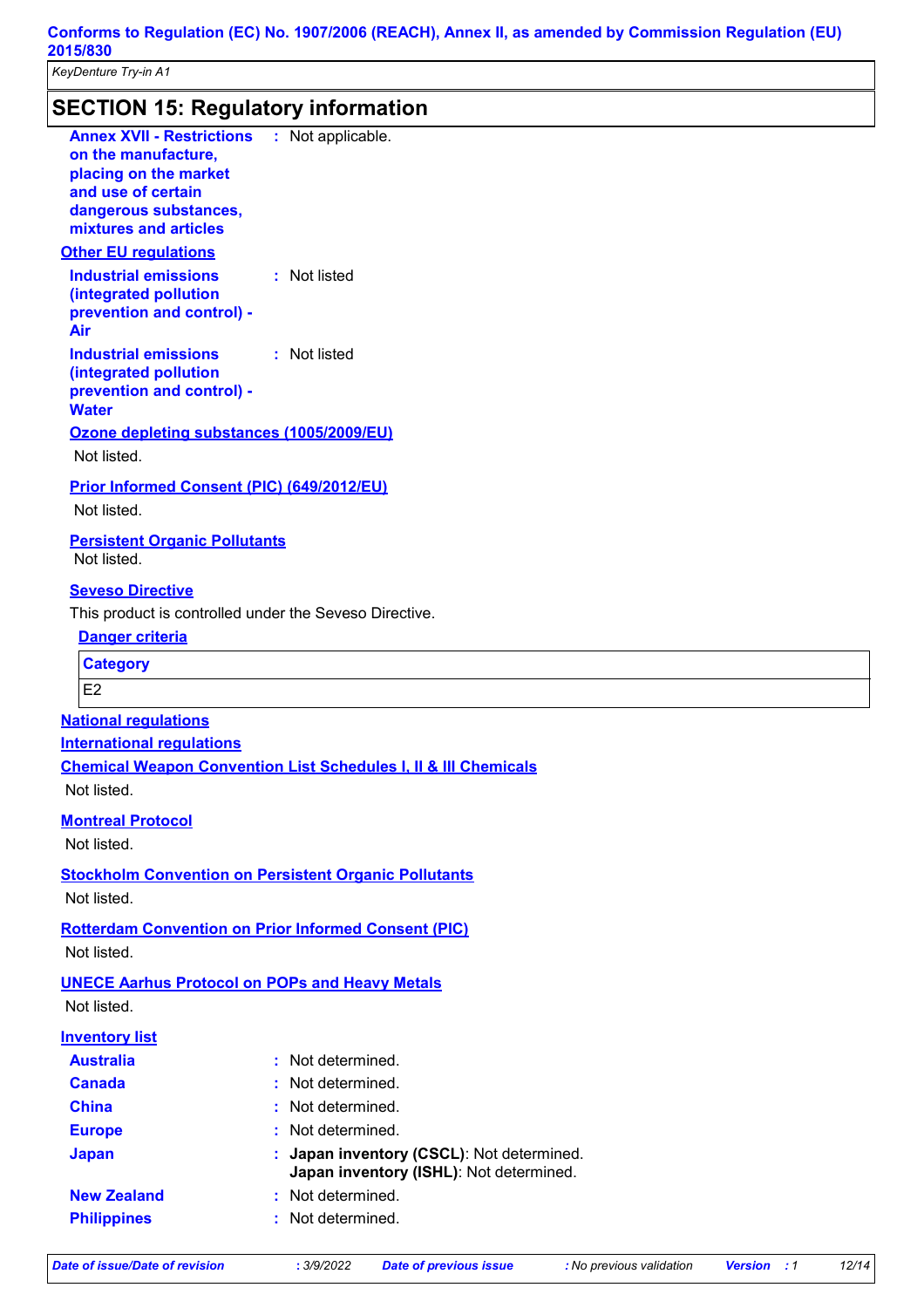*KeyDenture Try-in A1*

| <b>SECTION 15: Regulatory information</b>        |                                                                                                 |  |
|--------------------------------------------------|-------------------------------------------------------------------------------------------------|--|
| <b>Republic of Korea</b>                         | : Not determined.                                                                               |  |
| <b>Taiwan</b>                                    | : Not determined.                                                                               |  |
| <b>Thailand</b>                                  | : Not determined.                                                                               |  |
| <b>Turkey</b>                                    | : Not determined.                                                                               |  |
| <b>United States</b>                             | : Not determined.                                                                               |  |
| <b>Viet Nam</b>                                  | Not determined.<br>÷.                                                                           |  |
| <b>15.2 Chemical Safety</b><br><b>Assessment</b> | : This product contains substances for which Chemical Safety Assessments are still<br>required. |  |

### **SECTION 16: Other information**

 $\nabla$  Indicates information that has changed from previously issued version.

| <b>Abbreviations and</b> | $\therefore$ ATE = Acute Toxicity Estimate                                                  |
|--------------------------|---------------------------------------------------------------------------------------------|
| acronyms                 | CLP = Classification, Labelling and Packaging Regulation [Regulation (EC) No.<br>1272/2008] |
|                          | DMEL = Derived Minimal Effect Level                                                         |
|                          | DNEL = Derived No Effect Level                                                              |
|                          | EUH statement = CLP-specific Hazard statement                                               |
|                          | PBT = Persistent, Bioaccumulative and Toxic                                                 |
|                          | PNEC = Predicted No Effect Concentration                                                    |
|                          | <b>RRN = REACH Registration Number</b>                                                      |
|                          | vPvB = Very Persistent and Very Bioaccumulative                                             |

#### **Procedure used to derive the classification according to Regulation (EC) No. 1272/2008 [CLP/GHS]**

| <b>Classification</b>   | <b>Justification</b> |
|-------------------------|----------------------|
| Skin Irrit. 2, H315     | Calculation method   |
| Eye Irrit. 2, H319      | Calculation method   |
| Skin Sens. 1, H317      | Calculation method   |
| <b>STOT SE 3, H335</b>  | Calculation method   |
| Aquatic Chronic 2, H411 | Calculation method   |

### **Full text of abbreviated H statements**

| H315  | Causes skin irritation.                          |
|-------|--------------------------------------------------|
| H317  | May cause an allergic skin reaction.             |
| H319  | Causes serious eye irritation.                   |
| H335  | May cause respiratory irritation.                |
| H351  | Suspected of causing cancer.                     |
| H361f | Suspected of damaging fertility.                 |
| H411  | Toxic to aquatic life with long lasting effects. |

### **Full text of classifications [CLP/GHS]**

| Aquatic Chronic 2<br>Carc. 2<br>Eye Irrit. 2<br>Repr. 2<br>Skin Irrit. 2<br>Skin Sens. 1<br>Skin Sens. 1A<br>ISTOT SE 3 |            | AQUATIC HAZARD (LONG-TERM) - Category 2<br><b>CARCINOGENICITY - Category 2</b><br>SERIOUS EYE DAMAGE/ EYE IRRITATION - Category 2<br><b>TOXIC TO REPRODUCTION - Category 2</b><br>SKIN CORROSION/IRRITATION - Category 2<br>SKIN SENSITIZATION - Category 1<br>SKIN SENSITIZATION - Category 1A<br>SPECIFIC TARGET ORGAN TOXICITY (SINGLE EXPOSURE) -<br>Category 3 |
|-------------------------------------------------------------------------------------------------------------------------|------------|---------------------------------------------------------------------------------------------------------------------------------------------------------------------------------------------------------------------------------------------------------------------------------------------------------------------------------------------------------------------|
| Date of printing                                                                                                        | : 3/9/2022 |                                                                                                                                                                                                                                                                                                                                                                     |
| Date of issue/ Date of                                                                                                  | : 3/9/2022 |                                                                                                                                                                                                                                                                                                                                                                     |

| revision                |                          |
|-------------------------|--------------------------|
| Date of previous issue  | : No previous validation |
| <b>Version</b>          | $\pm$ 1                  |
| <b>Notice to reader</b> |                          |